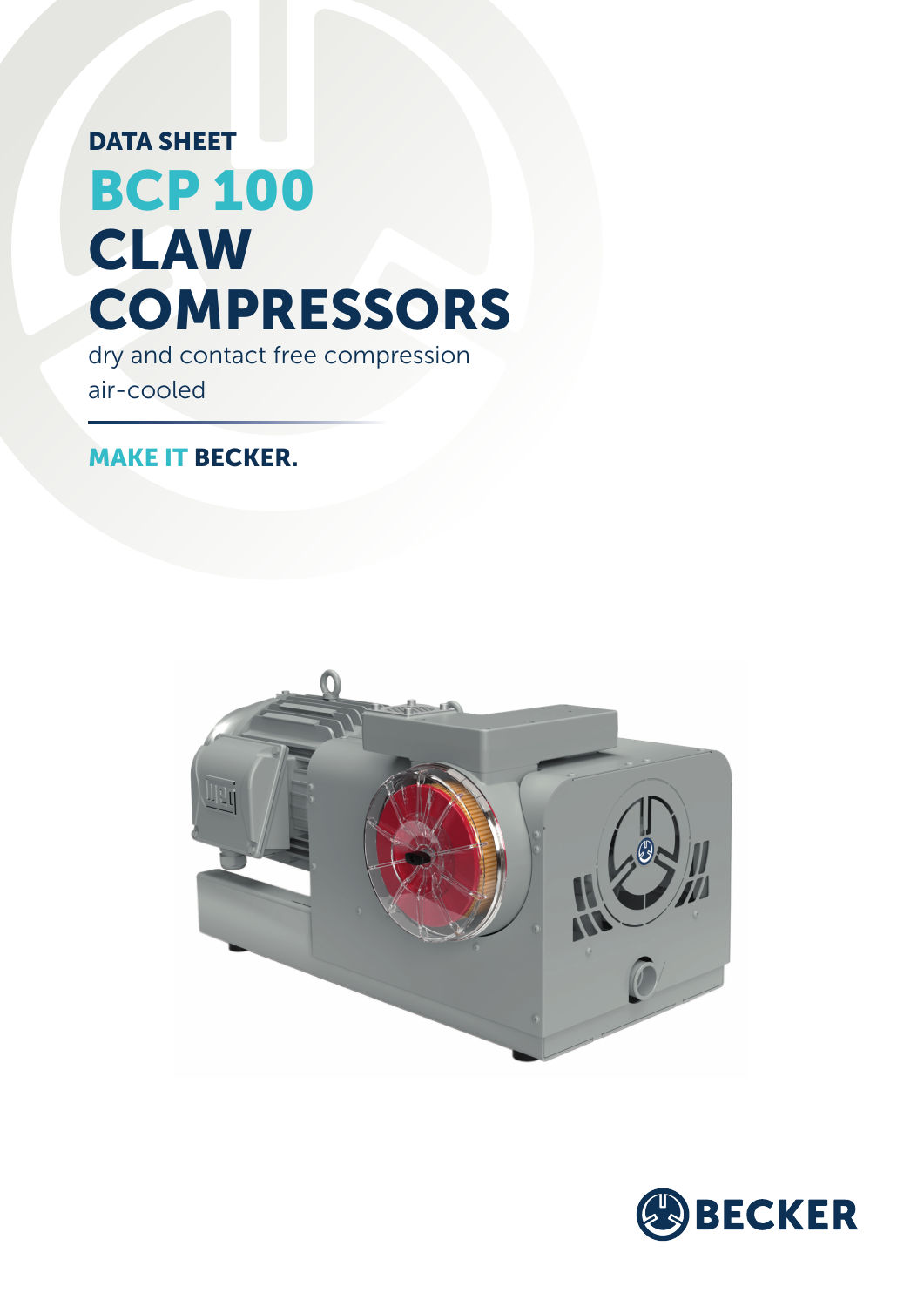







- 1 Pressure connection (G1½)
- 2 Suction side
- 3 Oil filler cap
- 4 Oil sight glas
- 5 Screw plug for oil drain
- 6 Suction filter
- 7 Rubber buffer position
- **•** The motor illustration may vary.
- **▪** Dimensions in mm [inch]

|       | Nominal<br>capacity | <b>Pressure relative</b><br>motor-dependent | <b>Emission sound</b><br>pressure level <sup>1)</sup> | Weight<br>without motor |                 |
|-------|---------------------|---------------------------------------------|-------------------------------------------------------|-------------------------|-----------------|
|       | $m^3/h$             | bar                                         | dB(A)                                                 | kg                      |                 |
| 50 Hz | 60 Hz               |                                             | 50 Hz                                                 | 60 Hz                   |                 |
| 100   | 120                 | $+0.8/+1.3/+1.5/+2.0$                       | 75<br>$(+1 bar)$                                      | $(+1 \text{ bar})$      | $\approx 103.5$ |

<sup>1)</sup> According to DIN EN ISO 11203, accuracy class of measurement: class 2, extended measurement uncertainty: 3 dB 1 m [39.4 inch] distance, at medium load, both connection sides piped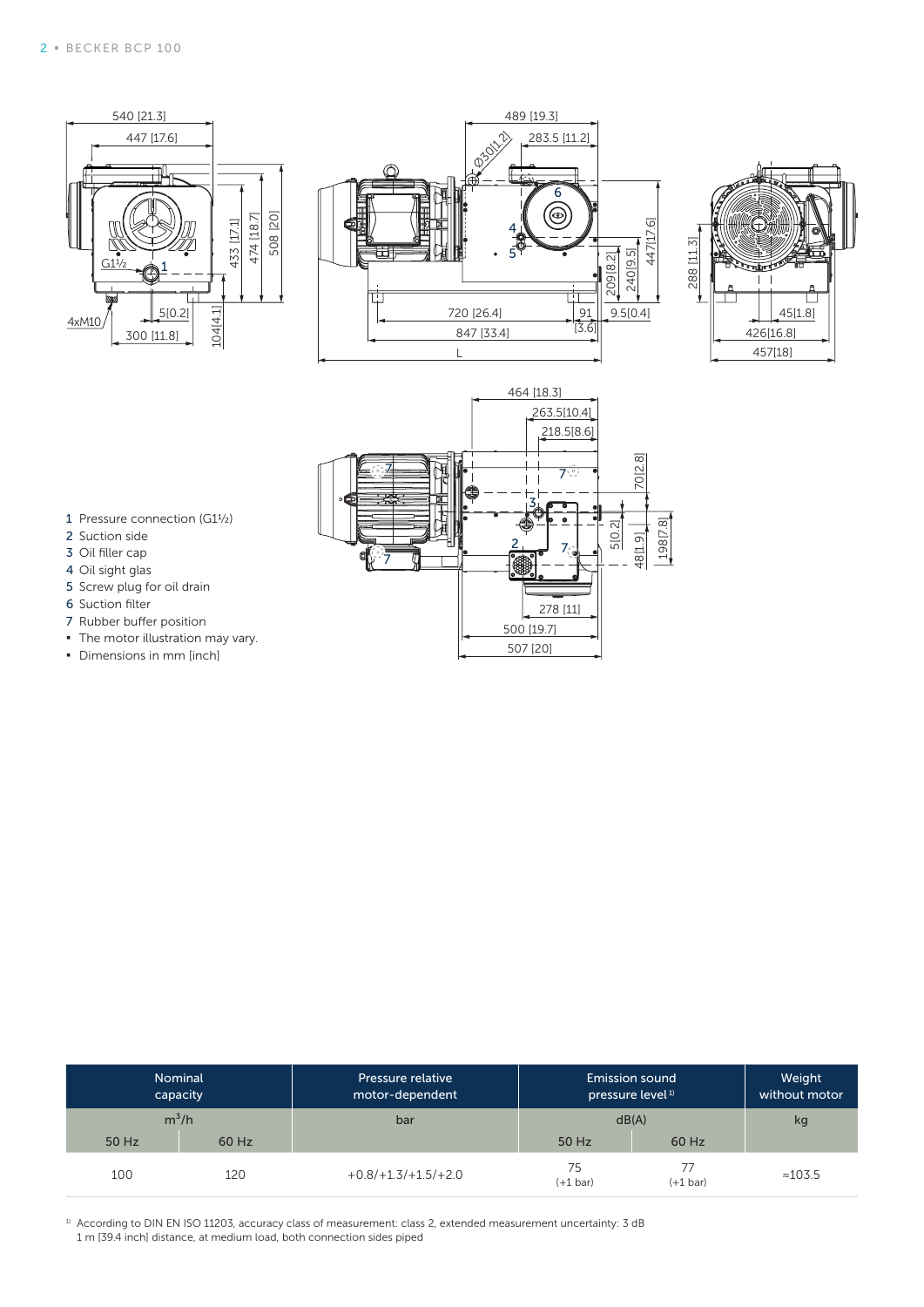| Pressure | 3~ Motors  |                                     |                                                                                                  |  |         |                              |     |                                                                |  | Length      |                                                       |                                                                                                                                |            |            |
|----------|------------|-------------------------------------|--------------------------------------------------------------------------------------------------|--|---------|------------------------------|-----|----------------------------------------------------------------|--|-------------|-------------------------------------------------------|--------------------------------------------------------------------------------------------------------------------------------|------------|------------|
| relative | #<br>50 Hz |                                     |                                                                                                  |  | 60 Hz   |                              |     |                                                                |  | Version     | Weight                                                | L                                                                                                                              |            |            |
| bar      |            | <b>kW</b>                           | V                                                                                                |  | $min-1$ | A                            | kW  | V                                                              |  | $min-1$     | A                                                     |                                                                                                                                | kg         | mm [inch]  |
| $+0.8$   | 01         |                                     | △220/Y380 IE3 2900 10.3/5.95<br>3.0 A230/Y400 IE3 2910 10.0/5.77<br>△240/Y415 IE3 2915 9.82/5.68 |  |         |                              | 3.6 | $3.0 \Delta - Y460$ IE3 3520<br>△230/Y400 IE1 3453 11.6/6.69   |  |             |                                                       | UL(E104590)<br>$-$ /5.01 CSA $\cdot$ CC029A<br>IP55 . ISO F . PTC                                                              | 34         | 805 [31.7] |
|          |            |                                     | 04 3.0 Δ200/Y346 IE3 2935 12.3/7.10                                                              |  |         |                              |     | ∆265/Y460<br>Δ200/Y346<br>3.6 A220/Y380<br>$\triangle$ - /Y400 |  | IE3 3525    | IE2 3505 10.2/5.87<br>IE3 3500 13.2/7.63<br>$-$ /6.99 | UL(E104590)<br>IE3 3520 12.4/7.19 CSA · CC029A<br>IP55 • ISO F • PTC                                                           | 38         | 847 [33.4] |
|          | 02         |                                     |                                                                                                  |  |         |                              |     |                                                                |  |             |                                                       | UL(E104590)<br>4.0 △230/Y400 IE3 2910 13.2/7.59 4.0 YY230/Y460 IE3 3520 13.5/6.75 CSA • CC029A<br>$IP55 \cdot ISO F \cdot PTC$ | 45         | 823 [32.4] |
|          |            |                                     |                                                                                                  |  |         |                              |     | 4.0 YY208/Y $-$                                                |  |             | $3500$ 14.6/ $-$                                      |                                                                                                                                |            |            |
|          |            |                                     |                                                                                                  |  |         |                              |     |                                                                |  |             |                                                       | UL(E104590)<br>03 4.0 Δ290/Y500 IE3 2910 10.5/6.08 4.0 Δ332/Y575 IE3 3525 9.47/5.47 CSA · CC029A<br>IP55 . ISO F . PTC         | 44         | 823 [32.4] |
| $+1.3$   | 05         |                                     | △220/Y380 IE3 2890 13.5/7.83<br>4.0 Δ230/Y400 IE3 2900 13.2/7.59<br>Δ240/Y415 IE3 2910 13.0/7.49 |  |         |                              |     |                                                                |  |             |                                                       | UL(E104590)<br>4.0 $\triangle$ - /Y460 IE3 3510 - /6.67 CSA • CC029A<br>IP55 • ISO F • PTC                                     | 44         | 823 [32.4] |
|          |            |                                     |                                                                                                  |  |         |                              | 4.8 | ∆230/Y400<br>∆265/Y460                                         |  |             | IE1 3445 15.7/9.05<br>IE3 3495 13.4/7.74              |                                                                                                                                |            |            |
|          |            |                                     | 08 4.0 Δ200/Y346 IE3 2935 17.0/9.84                                                              |  |         |                              |     | Δ200/Y346<br>4.8 $\triangle$ 220/Y380<br>$\triangle$ - /Y400   |  | IE3 3530    | IE3 3500 18.0/10.4<br>$-$ /9.92                       | UL(E104590)<br>IE3 3520 17.2/9.94 CSA · CC029A<br>IP55 . ISO F . PTC                                                           | 47         | 823 [32.4] |
|          | 06         |                                     |                                                                                                  |  |         |                              |     | 5.5 YY208/Y $-$                                                |  |             | $3530$ 19.6/ $-$                                      | UL(E104590)<br>5.5 ∆230/Y400 IE3 2935 18.0/10.3 5.5 YY230/Y460 IE3 3545 18.4/9.18 CSA • CC029A<br>IP55 . ISO F . PTC           | 67         | 896 [35.3] |
| $+1.5$   |            |                                     |                                                                                                  |  |         |                              |     |                                                                |  |             |                                                       | UL(E104590)<br>07 5.5 Δ290/Y500 IE3 2935 14.2/8.26 5.5 Δ332/Y575 IE3 3545 12.7/7.35 CSA · CC029A<br>IP55 • ISO F • PTC         | 66         | 896 [35.3] |
| $+2.0$   | 09         |                                     | △380/Y660 IE3 2935 10.8/6.22<br>$\triangle$ 415/Y - IE3 2945 10.6/ -                             |  |         |                              |     | 5.5 Δ400/Y690 IE3 2940 10.6/6.14 5.5 Δ460/Y - IE3 3550 9.29/ - |  |             |                                                       | UL(E104590)<br>CSA • CC029A<br>IP55 • ISO F • PTC                                                                              | 66         | 896 [35.3] |
|          |            |                                     |                                                                                                  |  |         |                              | 6.6 | Δ400/Y690 IE1 3495 12.7/7.34<br>$\triangle$ 460/Y $-$          |  |             | $ E1 3530 10.8 $ -                                    |                                                                                                                                |            |            |
|          |            |                                     |                                                                                                  |  |         | Δ200/Y346 IE3 3535 23.7/13.7 |     |                                                                |  | UL(E104590) |                                                       |                                                                                                                                |            |            |
|          |            | 12 5.5 Δ200/Y346 IE3 2955 22.2/12.9 |                                                                                                  |  |         |                              |     |                                                                |  |             | 6.6 4220/Y380 IE3 3545 22.6/13.1 CSA · CC029A         | 74                                                                                                                             | 896 [35.3] |            |
|          |            |                                     |                                                                                                  |  |         |                              |     | $\triangle$ - /Y400 IE3 3550                                   |  |             | $- /12.7$                                             | IP55 . ISO F . PTC                                                                                                             |            |            |
|          | 10         |                                     |                                                                                                  |  |         |                              |     |                                                                |  |             |                                                       | UL(E104590)<br>7.5 Δ230/Y400 IE3 2930 24.5/14.1 7.5 YY230/Y460 IE3 3540 24.8/12.4 CSA · CC029A<br>IP55 . ISO F . PTC           | 71         | 896 [35.3] |
|          |            |                                     |                                                                                                  |  |         |                              |     | 7.5 YY208/Y -                                                  |  |             | $3525$ 26.2/ -                                        |                                                                                                                                |            |            |
|          |            |                                     |                                                                                                  |  |         |                              |     |                                                                |  |             |                                                       | UL(E104590)<br>11 7.5 A290/Y500 IE3 2930 19.5/11.3 7.5 A332/Y575 IE3 3540 17.2/9.94 CSA CC029A<br>IP55 • ISO F • PTC           | 72         | 896 [35.3] |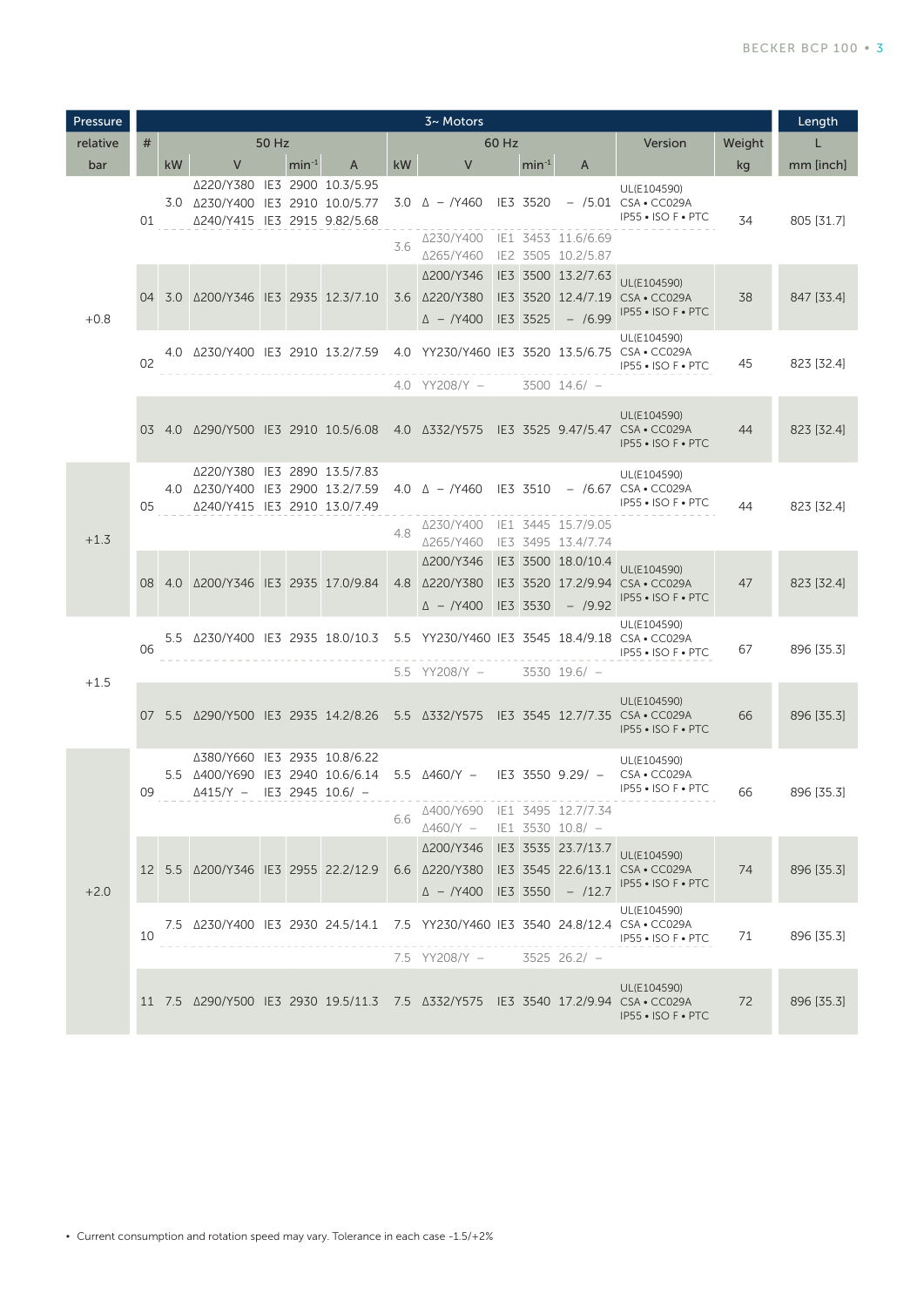

Reference data (atmosphere): 1000 mbar (100 kPa), 20°C (68°F), measurements with integrated filter Tolerance:  $\pm 10\%$